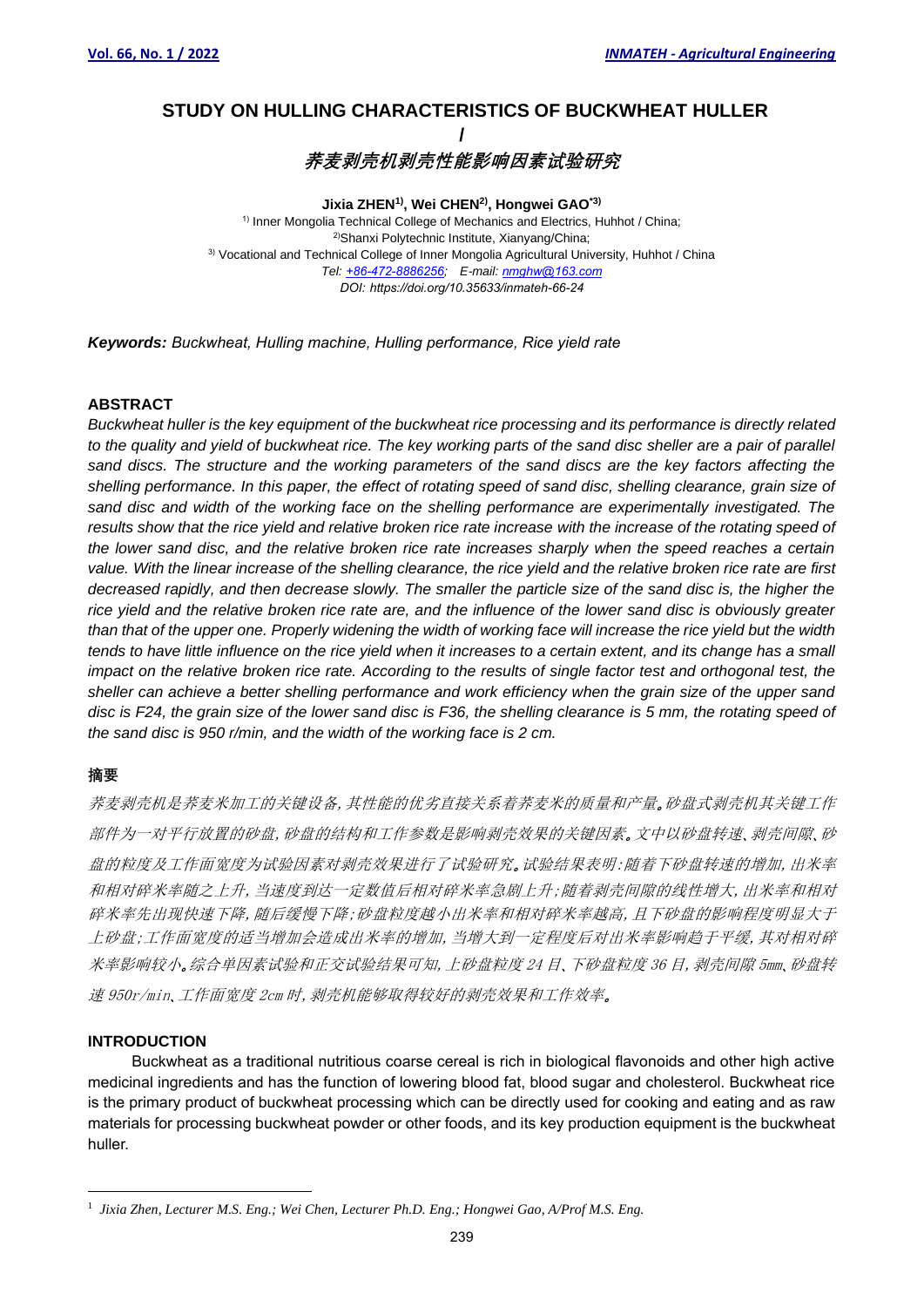At present, the sand plate buckwheat huller is widely used in the market for its good shelling performance, but it has a low working efficiency. The main working parts of the buckwheat huller are a pair of sand discs which are placed in parallel. The lower sand disc rotates at a high speed and the upper sand disc is stationary. *Campbell et al., (1985),* carried out the buckwheat hulling experiments and achieved good results by using the self-designed sand disc huller. *Ji et al., (1999),* carried out experiments on the sea buckthorn shelling and summarized the influence rules of the moisture content, the rotating speed, the clearance and other factors on the shelling performance by utilizing the double disc structure. Then, the application of the sand disc sheller was reported as developed by Inner Mongolia Agriculture University and the relationship between the buckwheat grading and the shelling clearance was discussed (*Chen et al, 1999; Yu et al, 2002*). *Chen et al., (2001),* made a theoretical analysis of the stress on spherical nuts in the process of shelling and established the relationship between the bending moment on the dangerous section and the distance between grinding plates. *Tian et al., (2002),* carried out the theoretical analysis and numerical simulation on the movement track of grains in the sand disc shelling equipment by using sea buckthorn as raw material. *Sun et al., (2007),* introduced the rubber disc and the soaking technology into the buckwheat hulling process which improved the performance of hulling. In order to improve the separation rate of the traditional buckwheat shell, the air-suction separator of the shell was improved. Further experiments showed that the separation rate of the improved air-suction separator reached up to 99.3% *(Wu et al, 2010*). The vibration analysis method was introduced into the buckwheat sheller and the test results showed that it had a promoting effect on the buckwheat shelling (*Denisko et al, 2011*). The research showed that the curing process can effectively improve the mechanical properties of Tartary buckwheat and increase the shelling rate (*Liu, 2012*). Base on the principle of rolling-cut, *Ye et al., (2021),* designed a new type of lotus seed shelling. They investigated the effects of the rotational speed of [hinge](javascript:;) [pin,](javascript:;) the rubbing roller speed and the tool speed on the shelling rate and the damage rate and found the optimal combined working conditions of the lotus seed shelling. *Diao, (2013),* conducted an experimental analysis of the relationship between the shelling clearance and the whole half kernel rate. *Chen et al., (2018),* conducted an experimental study on the power consumption per ton-meter of the buckwheat hulling unit. *Lü et al., (2019),* presented an on-line measuring method based on machine vision to measure the efficiency parameters of buckwheat hulling and the results showed that the rate of unbroken buckwheat rice measured by this method can effectively reflect the hulling efficiency of the buckwheat huller. Combining the experiment with the EDEM simulation calibration, *Xu et al., (2021),* analysed the contact parameters required for the discrete element simulation of buckwheat rice sieving. The result of the mean error value of discrete element simulation calibration is less than 7.90% which showed that the discrete element method simulation of buckwheat rice screening is feasible. To find out the influence of the flow control on the hulling effect of the buckwheat huller, *Cheng et al., (2020),* selected rotational speed of sand disc, hulling gap, width of working face and size of sand disc as the influence factors to analyse the limited flow on the hulling effect. Results indicated that the influence of hulling gap and working face width has potential value to optimize the limited flow. *Fan et al., (2021),* studied on the processing parameters of different buckwheat varieties including particle size distribution ratio, total ratio of skin and rice and triaxial size. They found that these physical parameters have an important influence on the research of buckwheat shelling. *Qing et al., (2021),* designed a kind of longan flexible counter roll sheller and found that the shelling device had good adaptability to longan with different fruit sizes. According to the physical properties of the coconuts, *Varghese et al., (2021),* designed a prototype of an auger-assisted semi-automatic coconut husking machine and evaluated husking rate, husking effectiveness, husking efficiency, percent of nut breaking, and capacity of the machine.

Few researches have been reported about the influence of the roughness of sand disc and the width of the working face on the buckwheat hulling. In this paper, through the experimental study of sand disc with different particle size and working face width, we can find out its working rules and lay a foundation for the reasonable use of equipment and the improvement of structural parameters.

#### **MATERIALS AND METHODS**

## *Composition of the buckwheat sheller*

Buckwheat huller machine is the main test equipment which is mainly composed of hopper, adjusting wheel, upper cover, upper and lower sand disc, material outlet and locking ring. Its main working parts are a pair of parallel sand disc in which the lower sand disc rotates at a high speed and the upper sand disc is stationary. When the graded materials enter the huller and flow through the gap between the upper and lower sand discs, they are shelled under the friction, collision and extrusion of the sand discs, and finally the mixture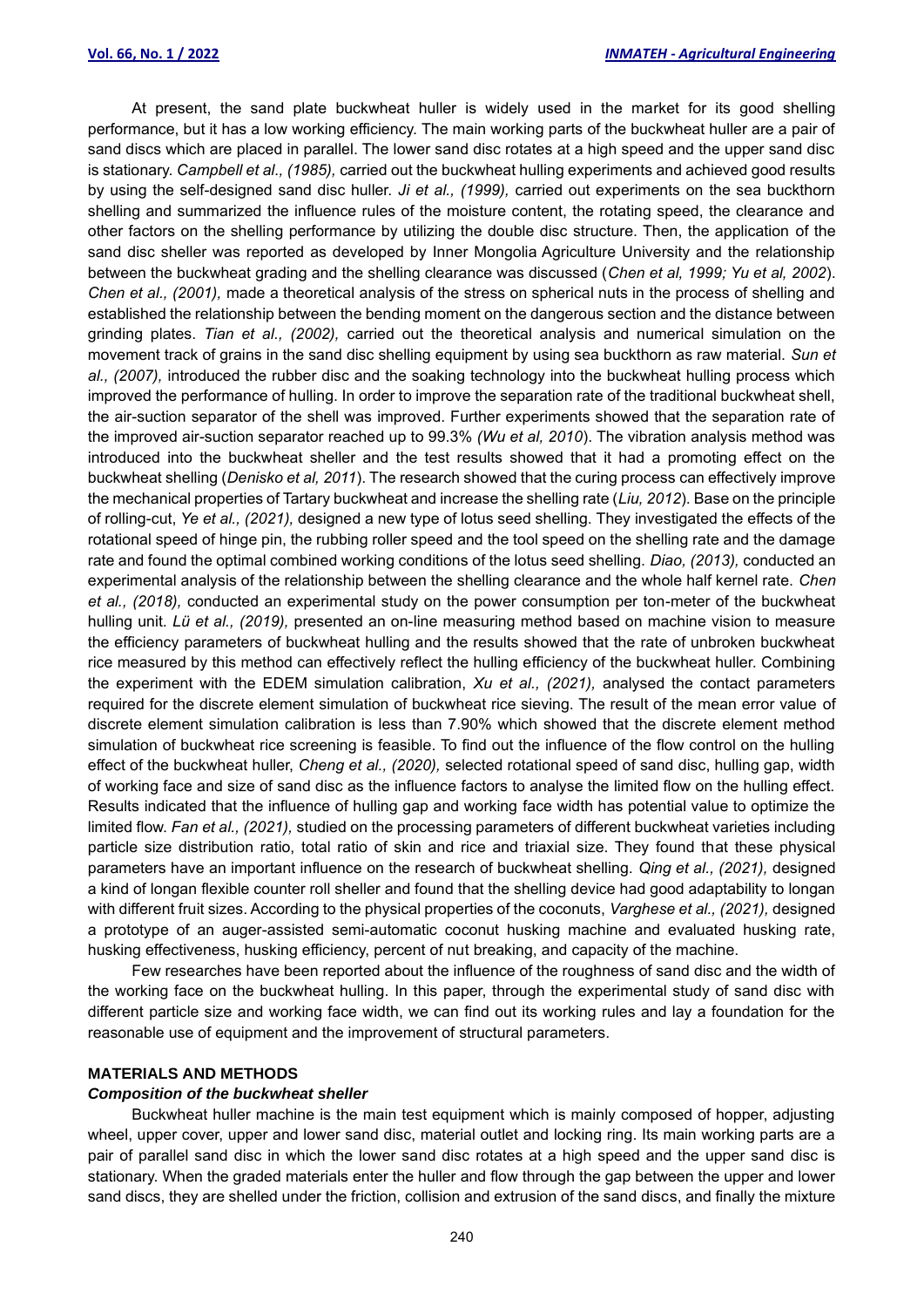of buckwheat, buckwheat rice, buckwheat skin and dust is obtained. The mixture materials at the outlet are screened to get clean buckwheat rice, broken rice and the buckwheat without hulling. The structure is as follows:



**Fig.1 - Structure of buckwheat huller** *1. hopper; 2. adjusting wheel; 3. upper cover; 4. upper sand disc; 5. lower sand disc; 6. outlet; 7. outer ring; 8. locking wall*

## *Test materials*

In this study, the buckwheat variety selected Windsor which is produced in Wuchuan County of Inner Mongolia Autonomous Region. It was harvested artificially in autumn 2020, and then dried and stored naturally after harvest. The moisture content is 10%-14%.

The raw grains were cleaned using the combined cleaning screen before the experiment, and the cleaned buckwheat was graded by the plane rotary screen, and the graded buckwheat was stored separately. The buckwheat with particle size of 4.6-4.8 mm was selected as the test sample.

## *Test index*

In the process of the buckwheat rice processing, we should not only pursue the quality of buckwheat rice, but also ensure enough productivity, specifically in the shelling performance and the work efficiency. The shelling performance is mainly reflected in the rice yield and the relative broken rice rate. We can get a better shelling performance when the rice yield is higher and the relative broken rice rate is lower. Work efficiency refers to the rice yield per unit time, which is not only related to the rice yield, but also related to the work flow. Higher rice yield and greater working flow correspond to greater rice yield per unit time (*rice yield per unit time = working flow × rice yield*) and thus indicate higher working efficiency of the huller.

Therefore, we should firstly investigate the effects of the particle size of sand disc, the width of the sand disc working face, the working speed and the hulling clearance on the rice yield and the relative broken rice rate in the process of the experiment.

1) Rice yield *A*

$$
A = \frac{M_1}{M} \times 100\%
$$
 (1)

$$
B = \frac{M_2}{M} \times 100\%
$$
 (2)

3) Rice yield per unit time *C*

2) Relative broken rice rate *B*

$$
C = Q \times A \times 100\% \tag{3}
$$

Where:

 $M$  is the total mass of test sample before hulling, [q];

 $M_1$ —Mass of all buckwheat rice obtained after hulling, [g];

 $M_2$ —Mass of all broken rice obtained after hulling (undersize materials in diameter of 3 mm), [g];  $Q$ —Feeding flow of huller, [g].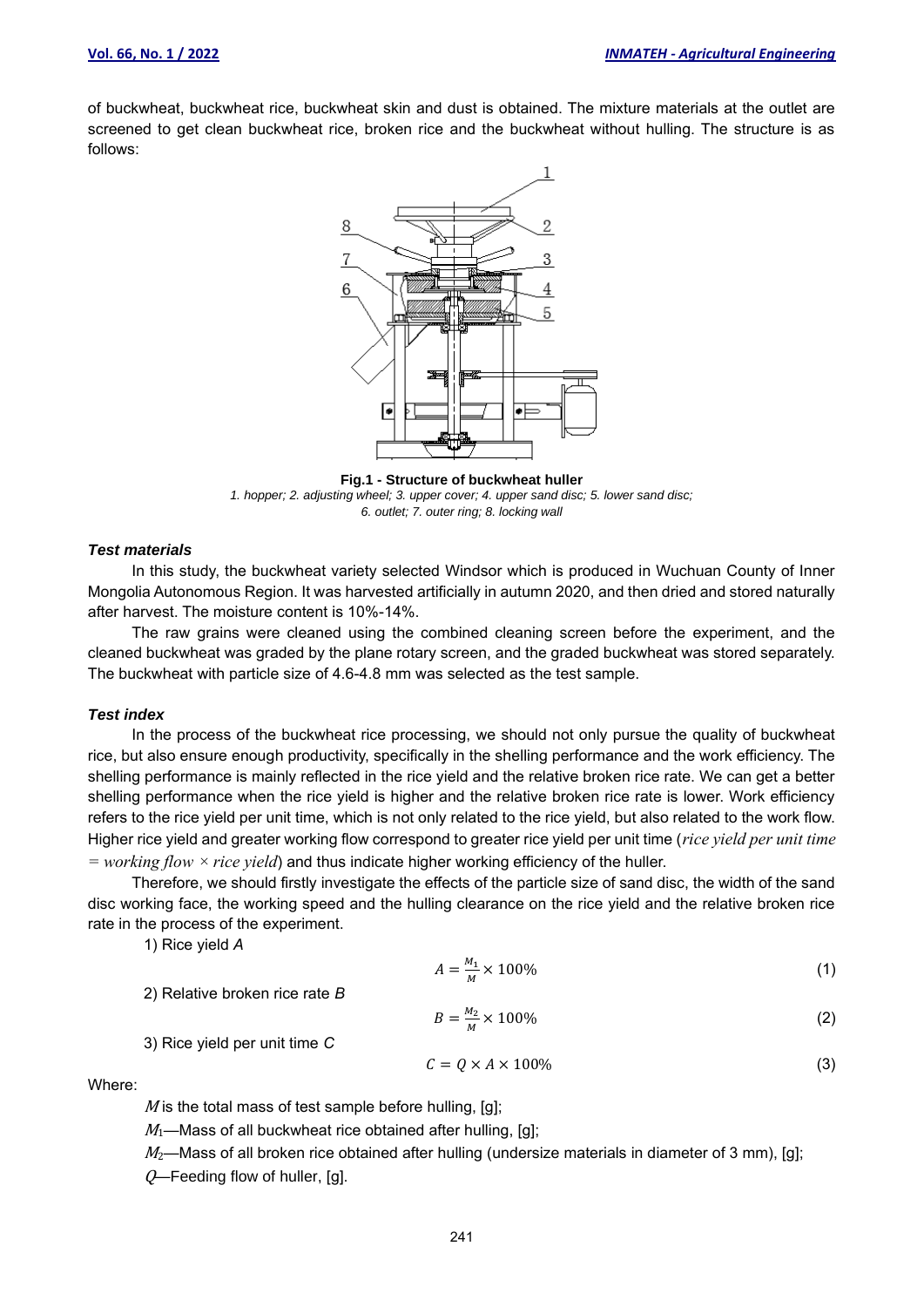## *Test method*

The single factor hulling tests were carried out with different sand disc rotation speed, hulling clearance, sand disc particle sizes and width of working face L (see Fig. 2), and the influence of various factors on the hulling effect and efficiency were obtained. Before the test, the residual materials inside the equipment were cleaned by using a brush and the hulling clearance is preliminarily adjusted. Then the clearance of the sand disc with a needle gauge was measured and the required clearance was repeatedly adjusted, and the periphery was wrapped with cloth. No load operation for about 15 seconds before and after hulling to ensure that the equipment is in normal working condition. The test process of measuring the rice yield rate and the broken rice rate are as follows: *raw materials→classification→sampling→hulling→powder removing→peeling→separation→weighing.*



**Fig. 2 - Structure of the upper sand disc**

The single factor test mainly measured the clearance, the rotating speed of sand disc, the particle size of sand disc and the working face width impacted on the rice yield rate and the relative broken rice rate. All the tests are single factor tests, the selection of factors and levels are shown in table 1. Some test factor levels of the selection are special and one should see the test data for details. The single factor test was repeated three times, and the averaged value was taken as the test result. Material consumption: except for flow measurement, single sample of 500 g is fed into huller at one time.

| . .<br>×<br>۰.<br>M<br>۰. |  |
|---------------------------|--|
|---------------------------|--|

| <b>Factor level table</b> |                            |                                      |                                          |                                |  |  |  |  |
|---------------------------|----------------------------|--------------------------------------|------------------------------------------|--------------------------------|--|--|--|--|
|                           | <b>Factors</b>             |                                      |                                          |                                |  |  |  |  |
| level                     | hulling clearance<br>/(mm) | sand disc rotating<br>speed /(r/min) | particle size of<br>sand disc<br>/(mesh) | working<br>face width<br>/(mm) |  |  |  |  |
|                           | 4.6                        | 1050                                 | 24                                       | 10                             |  |  |  |  |
|                           | 4.8                        | 1000                                 | 36                                       | 20                             |  |  |  |  |
| 3                         | 5.0                        | 950                                  | 46                                       | 30                             |  |  |  |  |
| 4                         | 5.2                        | 900                                  | ٠                                        | $\overline{\phantom{0}}$       |  |  |  |  |
| 5                         | 5.4                        | 850                                  | ۰                                        | $\overline{\phantom{0}}$       |  |  |  |  |

## **RESULTS**

#### *Influence of hulling clearance on hulling effect*

In the process of the clearance adjustment, after the initial uniform adjustment the gap is gradually adjusted from large gap to small gap, and the test is carried out in turn. The test results are shown in Fig. 3. The results showed that the rice yield of buckwheat decreases with the increase of the hulling clearance. When the clearance increased to a certain value, the rice yields decrease slowly. The relative broken rice rate decreases rapidly firstly and then increases slightly with the increase of hulling clearance. The inflection point of rice yield and relative broken rice yield is about 5.0 mm, and the optimal hulling clearance should be selected near this point. At this time, the value of hulling clearance is larger than the grain size, which is between the length of buckwheat rice and the length of buckwheat. The larger clearance makes buckwheat grains inclined and vertical keep contact with the upper and the lower part of sand disc at the same time. The extrusion deformation is mainly concentrated on the buckwheat shell, and the buckwheat rice suffered little stress, so it is not easy to cause damage to buckwheat rice and enough rice yield can be ensured. It can be seen from the figure that when the hulling clearance is 5 mm, the broken rice rate is only 3.8%, while the rice yield can reach 38.7%, which is much higher than 10%-25% in production. The reason for this phenomenon is that the buckwheat hulling requires high precision of the clearance adjustment. Because the clearance cannot be directly measured in the working process and the clearance adjustment completely depends on the experience of operators, it is difficult to achieve the optimal state.

The optimal hulling clearance in this test is larger than that in the previous studies. The reason may lie in the way of the clearance measurement. Because the working cavity structure of hulling machine is closed, people often use indirect measurement method to measure the clearance previously. It is difficult to observe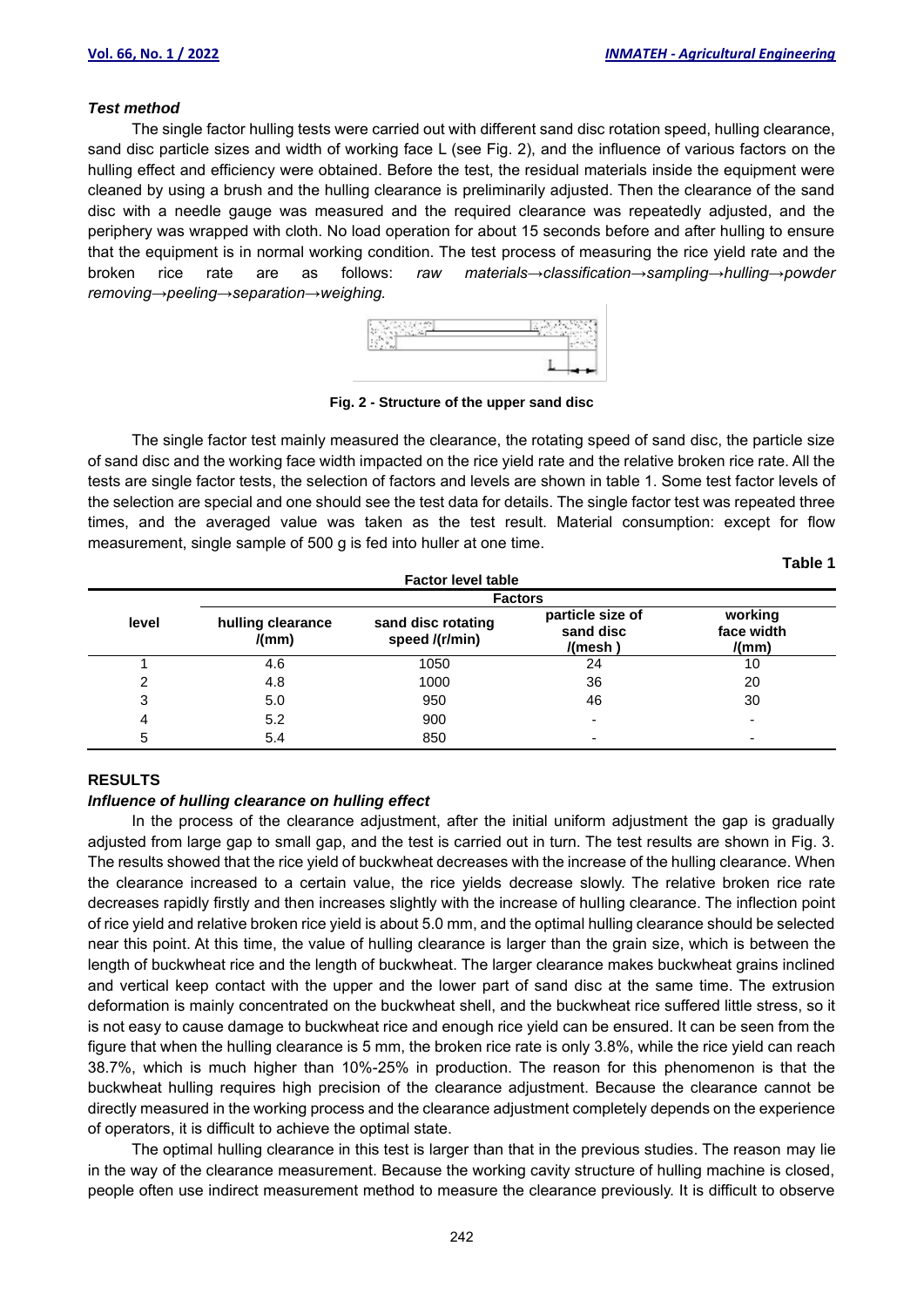and control the adjustment and the measurement error. The direct measurement method in this experiment can effectively reduce the measurement error and the measured data is more accurate.



**Fig. 3 - Curve of hulling gap**

## *Influence of working face width on hulling performance*

During the test, the working speed is 950 r/min, the hulling clearance is 5.0 mm and the relationship between the working face width and the rice yield and the relative broken rice rate is shown in Fig. 4.The test results show that the narrow working face width can reduce the rice yield, but the increase of width cannot significantly improve the rice yield. It can be seen that the width of the working face has a certain decline space. Considering that the decrease of the width of the working face will lead to the increase of the flow, and then increase the yield of buckwheat rice, the width of the working face can be further reduced from 3 cm to 2 cm.

The reason why the linear increase of working face width does not cause the linear increase of rice yield may be that the shelled grains can be shelled within a certain moving distance, while the remaining grains are not shelled because of the close combination of the shell and the rice. The specific hulling process and mechanism need to be further studied.



**Fig. 4 - Curve of working width**

## *Effect of sand disc mesh size on hulling performance*

The surface roughness of the sand disc will directly affect the grinding degree of buckwheat and the friction force, which is mainly determined by the mesh size of the sand disc. The rougher the surface is, the easier it is to produce the dust and the broken rice. The smoother the surface is, the more disadvantageous it is for the grains to stay in the sand disc, resulting in the decrease of the rice yield. In the production, the 24 mesh sand disc is commonly used on the market as the lower sand disc. Due to the special shape of the upper sand disc, it is a special sand disc with the same particle size of 24 mesh. According to the mesh size series table of the sand disc, the upper and lower sand disc of 24, 36 and 46 mesh were selected to test and observe the influence of mesh size on the hulling performance. When the upper sand disc is tested, the lower sand disc is 24 mesh size; otherwise, when the lower sand disc is tested, the upper sand disc is 24 mesh size.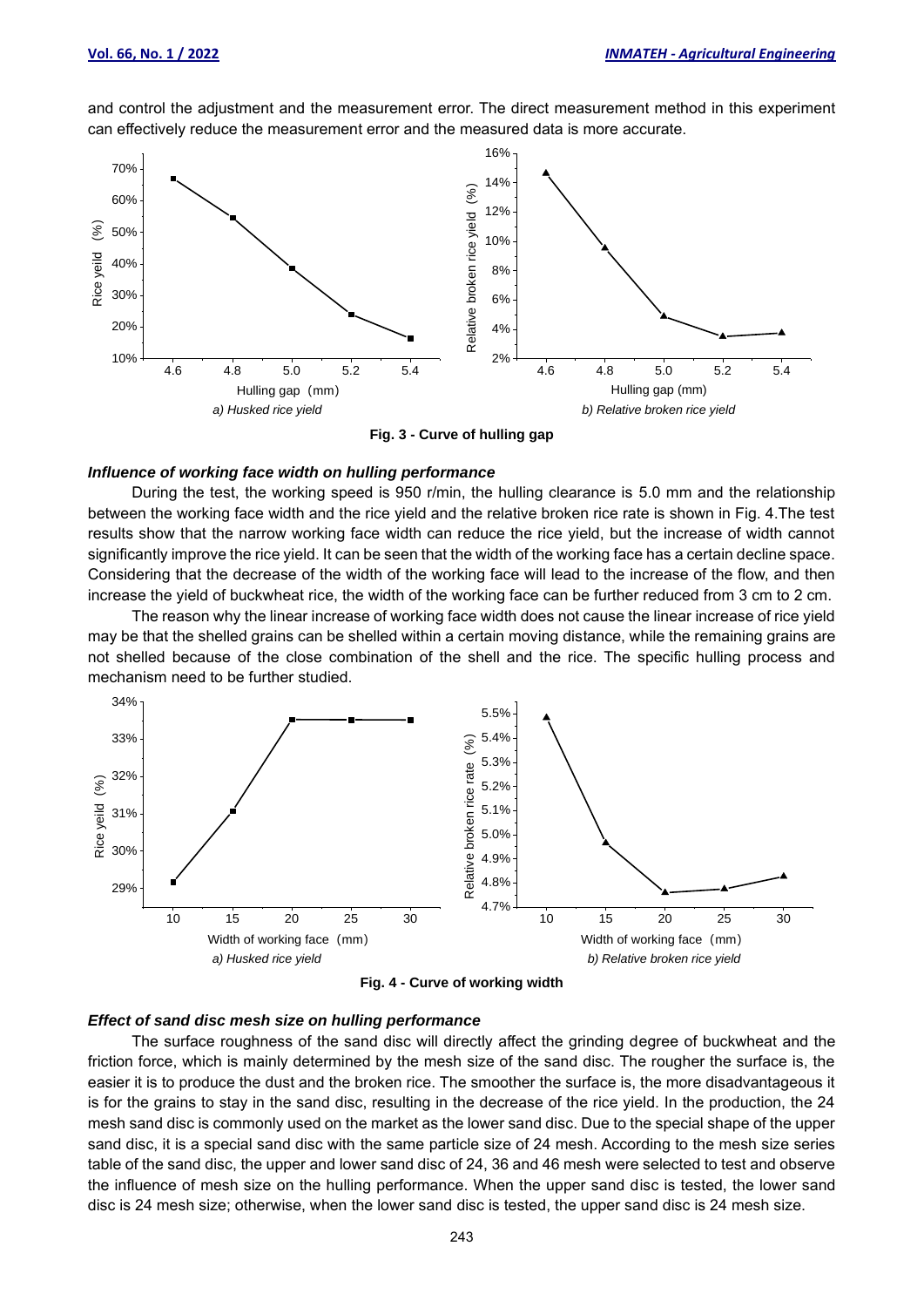

**Fig. 5 - Curve of granularity**

It can be seen from Fig. 5 that the mesh size of the upper sand disc has little effect on the rice yield and the relative broken rice rate, while the effect of the lower sand disc on the rice yield and the relative broken rice rate is higher than that of the upper one, especially on the relative broken rice rate. The reason is that the impact and grinding effect on buckwheat is more intense in the process of high-speed movement of the lower sand disc, while the upper sand disc is static, so the impact and grinding effect is relatively small. When selecting the mesh size of sand disc, the upper sand disc can be selected with 24 mesh, while the lower sand disc can be selected according to the requirements of the broken rice rate. If the requirement of the relative broken rice rate is not high, 16 mesh or 24 mesh can be selected to increase the rice yield; If the requirement of relative broken rice is high, 36 mesh or 46 mesh can be selected.

#### *Orthogonal test and results*

The above single factor test shows the influence of each factor on the test index, without considering the interaction between factors. The following is to analyse the primary and secondary order and significance of each factor through orthogonal test, and select a better parameter combination according to the actual production needs. During the working process, the rotating speed of sand disc is generally a fixed value, which is not taken as a test factor, and its value is 950 r/min. L9 (34) table was used for orthogonal test, and the factors were the hulling clearance, the working face width and the sand disc size.

| ۰.<br>M<br>۰. |  |
|---------------|--|
|---------------|--|

**Table 3**

| Factor level table for orthogonal test |                                |                                   |                                                  |  |  |  |  |
|----------------------------------------|--------------------------------|-----------------------------------|--------------------------------------------------|--|--|--|--|
|                                        | <b>Experimental factors</b>    |                                   |                                                  |  |  |  |  |
| Level                                  | <b>Hulling gap</b><br>$A$ (mm) | Width of working face<br>$B$ (mm) | <b>Granularity of sand disc</b><br>C (mesh size) |  |  |  |  |
|                                        | 4.8                            | 10                                | 24                                               |  |  |  |  |
|                                        | 5.0                            | 20                                | 36                                               |  |  |  |  |
|                                        | 5.2                            | 30                                | 46                                               |  |  |  |  |

|               |   |                |   |   |   | Result of orthogonal test |                                       |  |
|---------------|---|----------------|---|---|---|---------------------------|---------------------------------------|--|
| <b>Number</b> |   | <b>Factors</b> |   |   |   | <b>Experimental index</b> |                                       |  |
|               |   | A              | в |   | C | Rice yield rate / (%)     | Relative broken rice yield rate / (%) |  |
|               |   |                |   |   |   | 29.9                      | 9.5                                   |  |
|               | っ |                | 2 | 2 | 2 | 35.5                      | 8.1                                   |  |
|               | 3 |                | 3 | 3 | 3 | 35.3                      | 7.3                                   |  |
|               |   | 2              |   | 2 | 3 | 17.3                      | 3.9                                   |  |
|               | 5 | 2              | 2 | 3 |   | 23.5                      | 4.8                                   |  |
|               | 6 | 2              | 3 |   | 2 | 22.2                      | 4.2                                   |  |
|               |   | 3              |   |   | 2 | 10.9                      | 2.9                                   |  |
|               | 8 | 3              | 2 | 2 | 3 | 15.1                      | 2.2                                   |  |
|               | 9 | 3              | 3 | 2 |   | 17.8                      | 3.6                                   |  |

**Result of orthogonal test**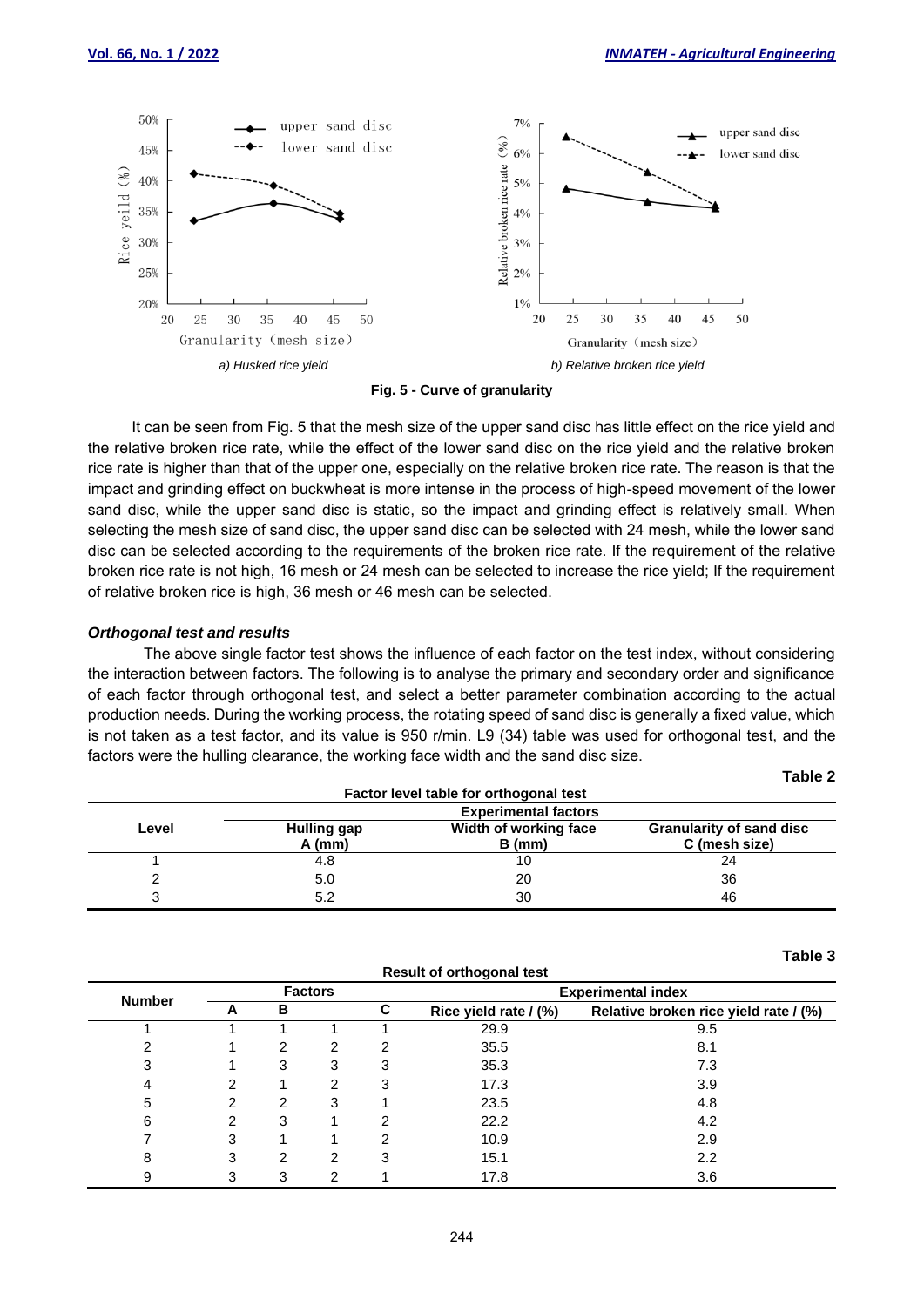**Table 4**

According to the result analysis in Table 3, when the rotation speed of sand disc is fixed, the shelling clearance has the greatest influence on the rice yield and the relative broken rice rate, followed by the working face width and the sand disc particle size. The width of the working face has a significant effect on the rice yield, but it has no significant effect on the relative broken rice yield. Grain size has no significant effect on the rice yield, but it has significant effect on the relative broken rice rate. When selecting the optimal parameters, the comprehensive balance method should be adopted. Taking the relative broken rice rate less than 6% as the main reference and combining the rice yield and the limit working flow, the optimal combination of A2B2C2 is adopted.

| Result analysis of orthogonal test      |                 |        |                |                                 |      |         |  |  |
|-----------------------------------------|-----------------|--------|----------------|---------------------------------|------|---------|--|--|
|                                         | Rice yield rate |        |                | Relative broken rice yield rate |      |         |  |  |
| Analysis item                           | A               | в      | C              | A                               | B    | C       |  |  |
| K1                                      | 100.7           | 58.1   | 71.2           | 24.9                            | 16.3 | 17.9    |  |  |
| K <sub>2</sub>                          | 63              | 74.1   | 68.6           | 12.9                            | 15.1 | 15.2    |  |  |
| K <sub>3</sub>                          | 43.8            | 75.3   | 67.7           | 8.7                             | 15.1 | 13.4    |  |  |
| R                                       | 56.9            | 17.2   | 3.5            | 16.2                            | 1.2  | 4.5     |  |  |
| <b>Primary and secondary</b><br>factors | A>B>C           |        |                | A > C > B                       |      |         |  |  |
| <b>Optimal combination</b>              | A1>B3>C1        |        | A3>B3>C3       |                                 |      |         |  |  |
| SS                                      | 558.6           | 61.5   | 2.2            | 47.1                            | 0.3  | 3.4     |  |  |
| df                                      | 2               | 2      | $\overline{2}$ | 2                               | 2    | 2       |  |  |
| ΜS                                      | 279.3           | 30.7   | 1.1            | 23.6                            | 0.2  | 1.7     |  |  |
| F                                       | 270.0           | 29.7   | 1.1            | 336.6                           | 2.3  | 24.4    |  |  |
| <b>Significance</b>                     | $***$           | $\ast$ |                | $***$                           |      | $\star$ |  |  |

#### **CONCLUSIONS**

From the above test results, the following conclusions can be drawn:

1) It is helpful to reduce the broken rice rate by appropriately reducing the working speed, but at the same time, it will reduce the rice yield and thus affect the working efficiency. Therefore, 950 r/min is a reasonable choice. The hulling clearance has a great influence on the rice yield and the relative broken rice rate. The optimal hulling clearance is located at the inflection point of the curve of the rice yield and the relative broken rice rate, which is about 5 mm.

2) The width of the working face of sand disc has little influence on the rice yield within a certain range. If it is too small, the rice yield will be reduced. But it can increase the limit flow and thus to improve the output per unit time. So it should be selected slightly larger than 2cm.

3) In the structure of the sand disc huller, only the width of working face has potential value to improve the limit working flow, and other factors can be ignored.

4) The optimal combination of parameters in the working process are the working speed (950 r/min), the hulling clearance (5 mm), the working face width of the sand disc (2 cm), the mesh size of upper sand disc (24 mesh), mesh size of the lower sand disc (36 mesh).

In conclusion, It is difficult to increase the rice yield by greatly increasing the limit flow under the existing structure. The most important factor affecting the shelling performance and the work efficiency is the hulling clearance. According to different varieties and grain sizes of buckwheat, how to adjust the clearance timely and accurately is the key factor to improve the equipment.

### **ACKNOWLEDGEMENTS**

The authors were funded for this project by the National Natural Science Foundation of China (NSFC)(No. 31260409), Program of Science and Technology in Universities of Inner Mongolia Autonomous Region (No. NJZY22410).

#### **REFERENCES**

- [1] Abi Varghese, Jippu Jacob, Abraham Iype Rajan, (2021), Design, development and testing of an augerassisted semi-automatic coconut husking machine. *Journal of Food Process Engineering*, 44(3):1-9.
- [2] Campbell C.G., Chubey B B., (1985), A dehuller for buckwheat samples. *Canadian Journal of Plant Science*, 65(3): 771-773;